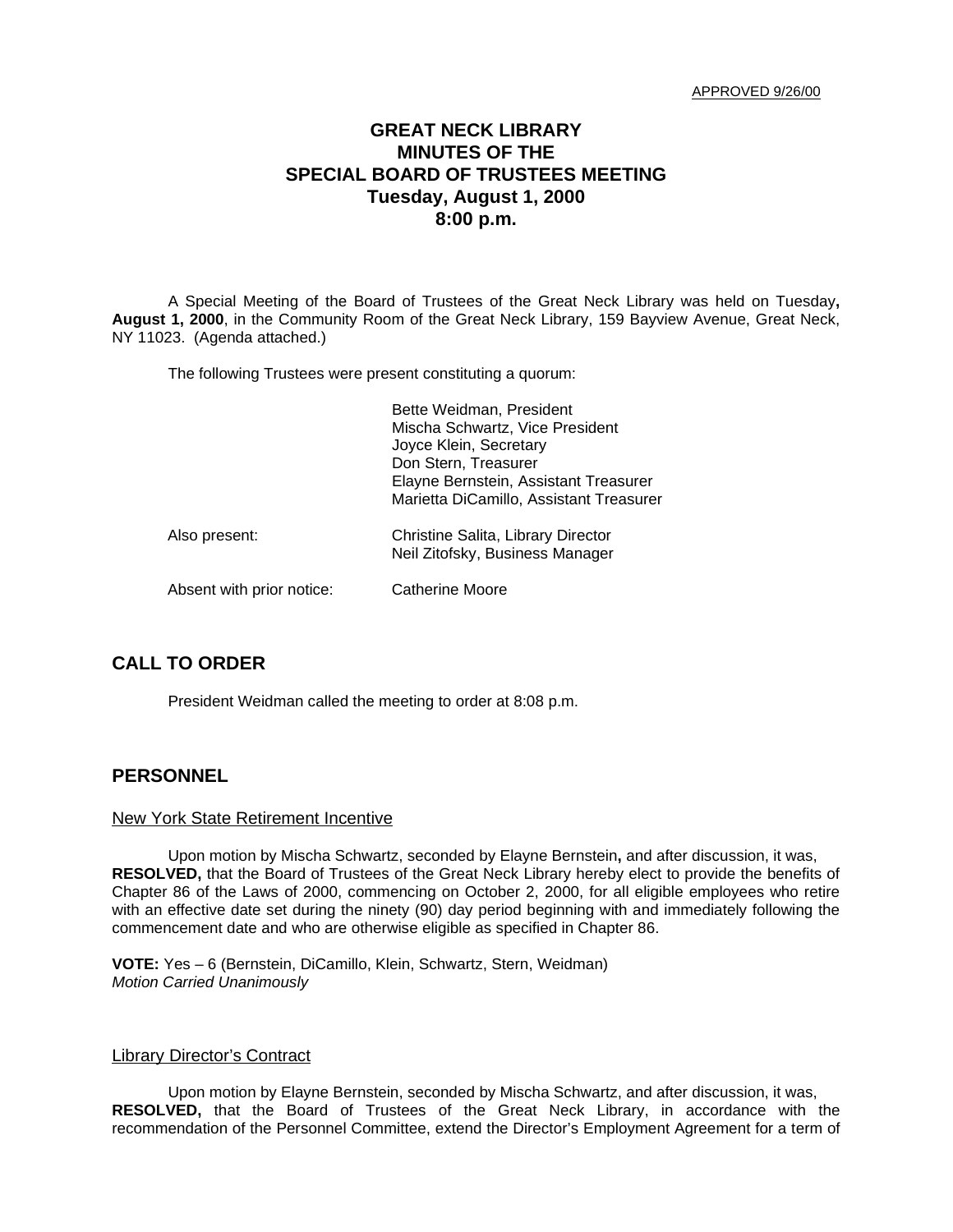Great Neck Library **Page 2 of 4** Minutes of the Special Meeting August 1, 2000 of the Board of Trustees 8:00 p.m.

one year, with a salary adjustment of 4.76% for the period July 1, 2000, to June 30, 2001. Furthermore, the Library's attorney is directed to prepare an extension document, and the Board President is authorized to sign same.

Trustee DiCamillo asked that the resolution be modified so that the Board President and Vice President are authorized to sign the Employment Agreement. Trustee Bernstein, who made the original motion, accepted the modification. The modified resolution was put to a vote.

**VOTE:** Yes – 6 (Bernstein, DiCamillo, Klein, Schwartz, Stern, Weidman) *Motion Carried Unanimously*

### **POLICY**

### DVD Introductory Collection

Upon motion by Joyce Klein, seconded by Elayne Bernstein, and after discussion, it was, **RESOLVED,** that the Board of Trustees set the following policy for the circulation of the DVD Introductory Collection:

Circulation: 2 days, no renewal Limit: 1 DVD per borrower Charge for lost DVD: list price Overdue charge: \$1 per day (maximum fine ½ list price) Charge for lost case: \$1 Charge for damaged DVD: \$5

**Public Comment:** *Manny Kline, Ralene Adler*

**VOTE:** Yes – 6 (Bernstein, DiCamillo, Klein, Schwartz, Stern, Weidman) *Motion Carried Unanimously*

#### Library Bus

Upon motion by Mischa Schwartz, seconded by Joyce Klein, and after discussion, it was, **RESOLVED,** that the Board of Trustees authorize the cessation of Library Bus operation at the conclusion of the summer bus season.

**Public Comment:** *Ralene Adler, JoAnn Farley*

**VOTE:** Yes – 6 (Bernstein, DiCamillo, Klein, Schwartz, Stern, Weidman) *Motion Carried Unanimously*

### **BOARD COMMITTEE REPORT – POLICY AND BYLAWS**

Vice President Schwartz reported on the June 13<sup>th</sup> meeting of the Policy and Bylaws Committee. The Committee proposed to reintroduce to the Board of Trustees the concept of changing the library election date from the last Monday in January to the third Tuesday in November, in accordance with suggestions made by the League of Women Voters.

> **Public Comment:** *JoAnn Farley, Karen Rubin, Ralene Adler, William Morrill, Manny Kline, Marianna Wohlgemuth, Stanley Romaine*